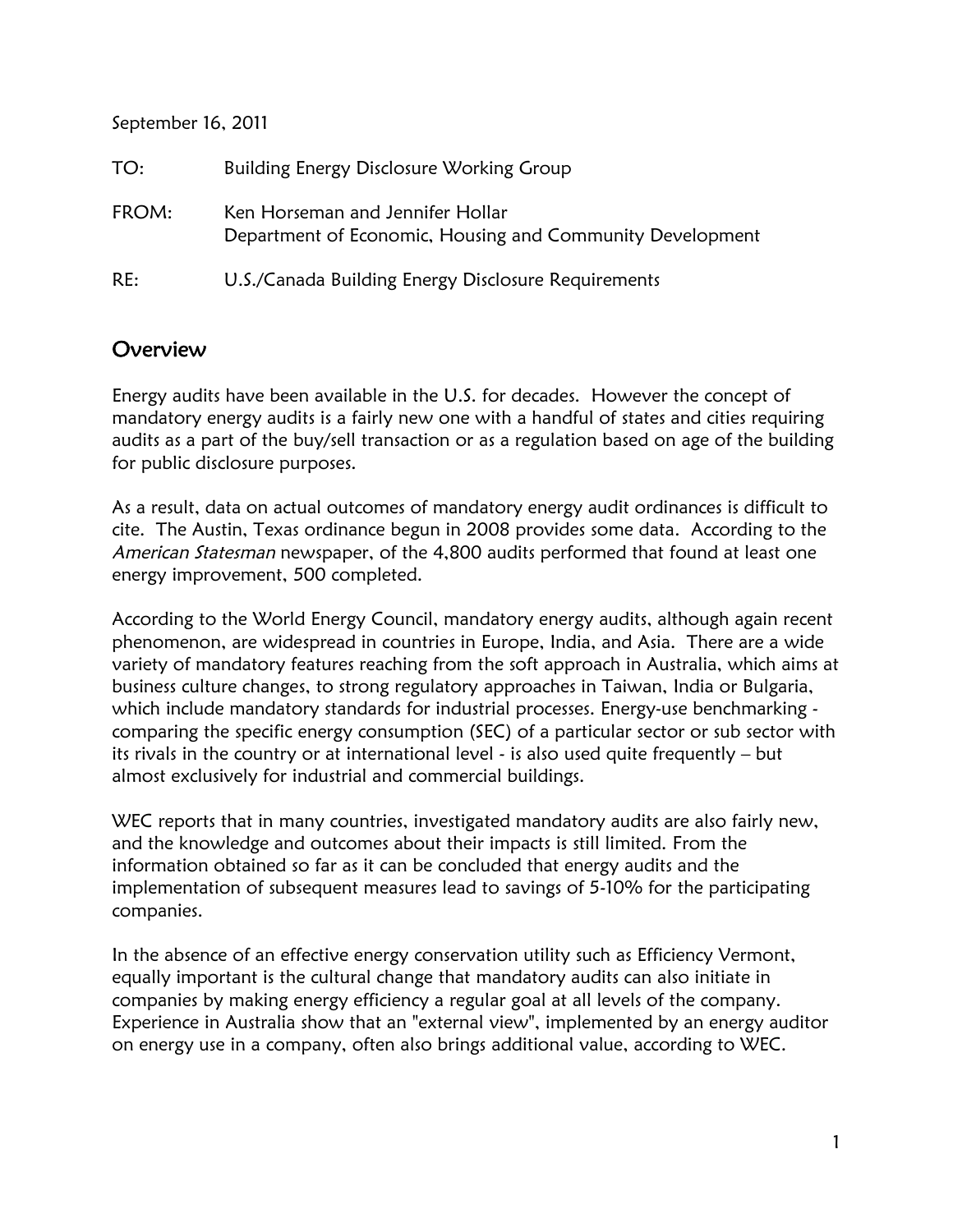## Building Energy Disclosure Laws in the U.S. and Canada

## California

California passed Assembly Bill 1103 last year with some aspects deferred until 2012.

## What does the legislation require?

Requires owners of non-residential buildings over 1,000 square feet to rate their buildings using the *Energy Star Portfolio Manager* online software tool. They must disclose a Statement of Energy Performance to the California Energy Commission (CEC) as well as to prospective buyers, lessees or lenders prior to the closing of a transaction. Utilities are required, at the request of a building owner, to automatically upload energy consumption information for a building into Portfolio Manager software.

## What is exempted by the legislation?

AB 1103 does not apply to multifamily buildings or the partial sale, lease or financing of nonresidential buildings.

## Other details:

The Statement of Energy Performance is valid for 120 days following its generation. If a building owner makes a subsequent disclosure outside of this time period, they must rebenchmark the building and generate a new Statement of Energy Performance.

Building owners and sellers can increase their energy rating conducting an energy audit of the building and by implementing the recommended energy efficiency improvements.

## San Francisco, CA

The "Existing Commercial Buildings Energy Performance Ordinance" took effect in February, 2011.

## What does the ordinance require?

Requires annual benchmarking, periodic energy audits and the public disclosure of benchmarking information (via public website) for nonresidential buildings (both public and private) using *Energy Star Portfolio Manager*, which complements California's statewide initiative, AB 1103.

Buildings must be over 10,000 SF to be subject to the requirement. Compliance deadlines are staggered based on building size.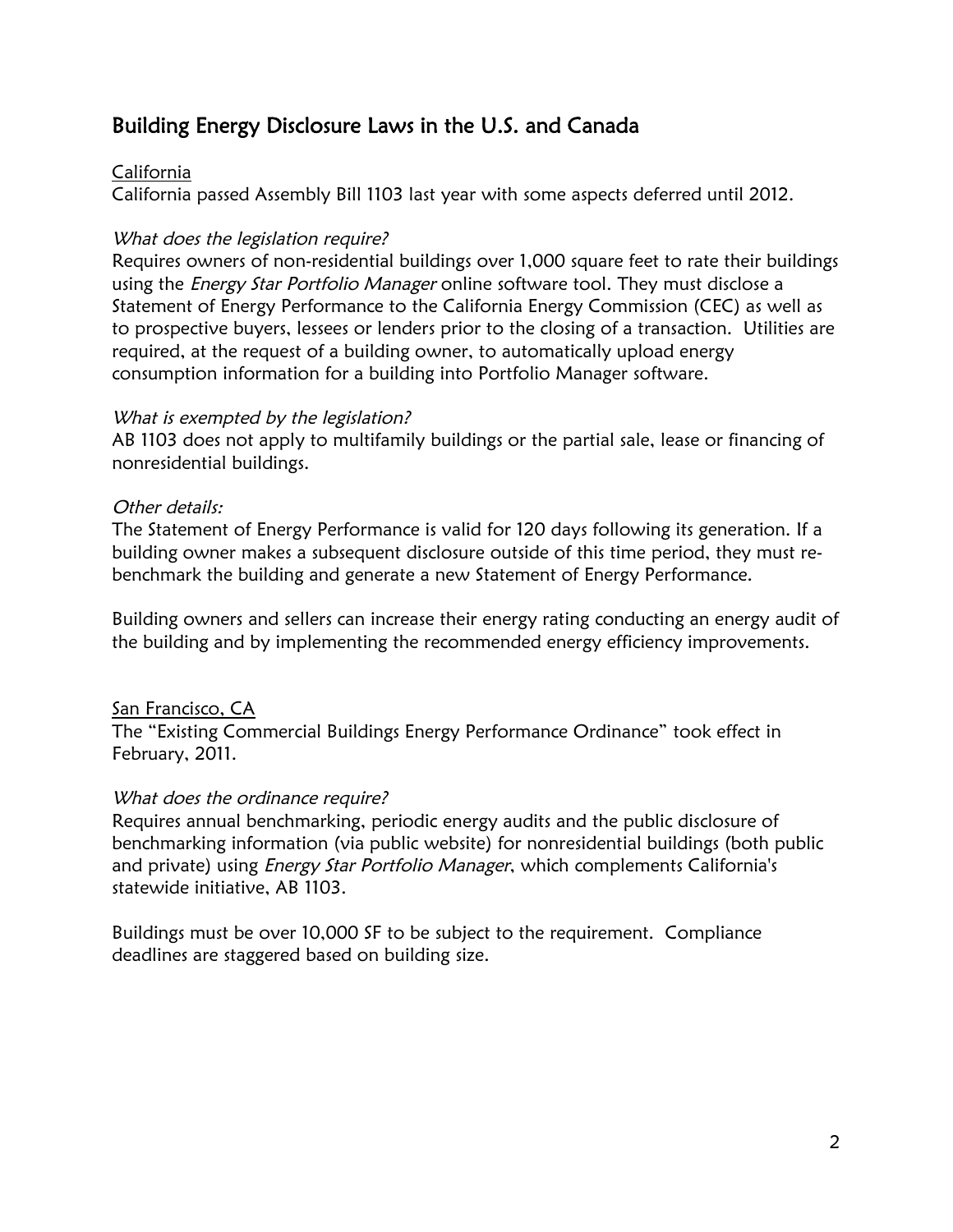#### Washington

Washington's "Efficiency First Bill" (SB 5854).

#### What does the legislation require?

In May, 2009, Washington Governor Chris Gregoire signed into law SB5854, also known as the Efficiency First bill. SB 5854 focuses on energy efficiency in the built environment and requires commercial building energy rating and disclosure, major improvements to the state energy code and energy performance standards and retrofits (if necessary) for public buildings.

By January 1, 2011 all non residential buildings larger than 50,000 sq ft were required to rate their buildings using *Energy Star Portfolio Manager*, and to disclose that information to prospective buyers, lessees, and lenders prior to the closing of transaction. Public facilities are also required to benchmark and report their energy use.

#### What is exempted by the legislation?

All non-residential buildings larger than 10,000 sq ft will have same requirements by Jan 1, 2012.

#### Other details:

Beginning January 1, 2010, qualifying utilities must maintain records of energy consumption data for all non-residential and qualifying public agency buildings for which they provide service. Upon receiving authorization from a non-residential building owner or operator, the qualifying utility must upload all of the energy consumption data associated with that building to the Portfolio Manager. Non-public, non-residential building performance data must be uploaded either in 2011 or 2012, depending on the size.

#### Seattle, WA

The city opted for mandatory reporting because it felt that a voluntary approach was not working fast enough and was created to add more stringent reporting guidelines to SB 5854.

#### What does the ordinance require?

Owners of nonresidential and multifamily buildings must benchmark energy performance with *Energy Star Portfolio Manager* and disclose their results to the Seattle Department of Planning and Development (DPD) and to transactional parties.

Nonresidential buildings 10,000 square feet or larger and multifamily buildings with four or more units are subject to the requirement. Initial compliance is being phased-in from 2011 to 2012.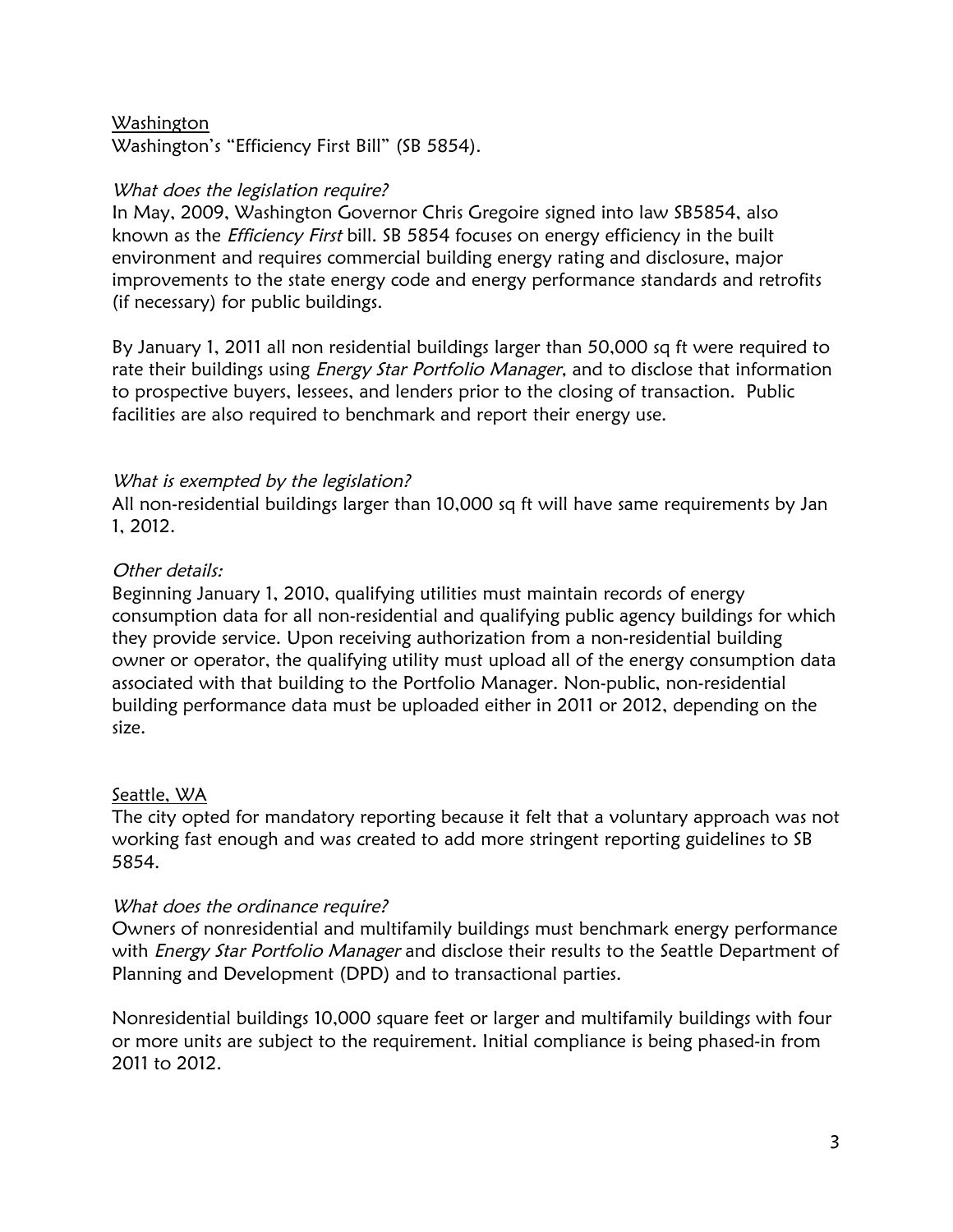## Other details:

Building owners must thereafter annually report benchmarking data to DPD and disclose a Statement of Energy Performance to current tenants as well as prospective buyers, tenants, and lenders.

## Maryland

#### Senate Bill 261

## What does the legislation require?

Maryland is considering a bill that would require an owner or operator of certain privately owned commercial buildings to disclose certain energy benchmarking information to certain persons; providing that a purchaser or lessee that does not receive an energy benchmark disclosure statement on or before entering into a contract for sale or lease has the right to rescind the contract within a certain time and to the immediate return of any deposit; providing that a benchmark is valid for a certain time period; defining certain terms; and generally relating to the disclosure of energy usage information for privately owned commercial buildings.

#### Massachusetts

A proposal is being debated in Massachusetts for disclosure of building energy data.

## Building Energy Asset Labeling Program:

Massachusetts is proposing to develop and implement a building energy labeling program that includes both asset and operational energy ratings, and is integrated with utility funded energy efficiency programs. Through a two-three-year pilot, the goal is to demonstrate the ability of an energy label to drive further investment in energy efficiency within the commercial building sector. See ["An MPG Rating for Commercial Buildings:](http://www.mass.gov/Eoeea/docs/doer/Energy_Efficiency/Asset_Rating_White_Paper.pdf) [Establishing a Building Energy Asset Labeling Program in Massachusetts"](http://www.mass.gov/Eoeea/docs/doer/Energy_Efficiency/Asset_Rating_White_Paper.pdf)

Scope: Public buildings that are greater than 10,000 square feet, and commercial and multi-family buildings that are greater than 10, 000 square feet.

#### City of Portland, OR

#### What does the ordinance require?

Portland has implemented a public disclosure requirement for commercial and multifamily buildings of 20,000 square feet or larger using the *Energy Star Portfolio Manager* tool.

What is exempted by the legislation? Residential buildings are exempted.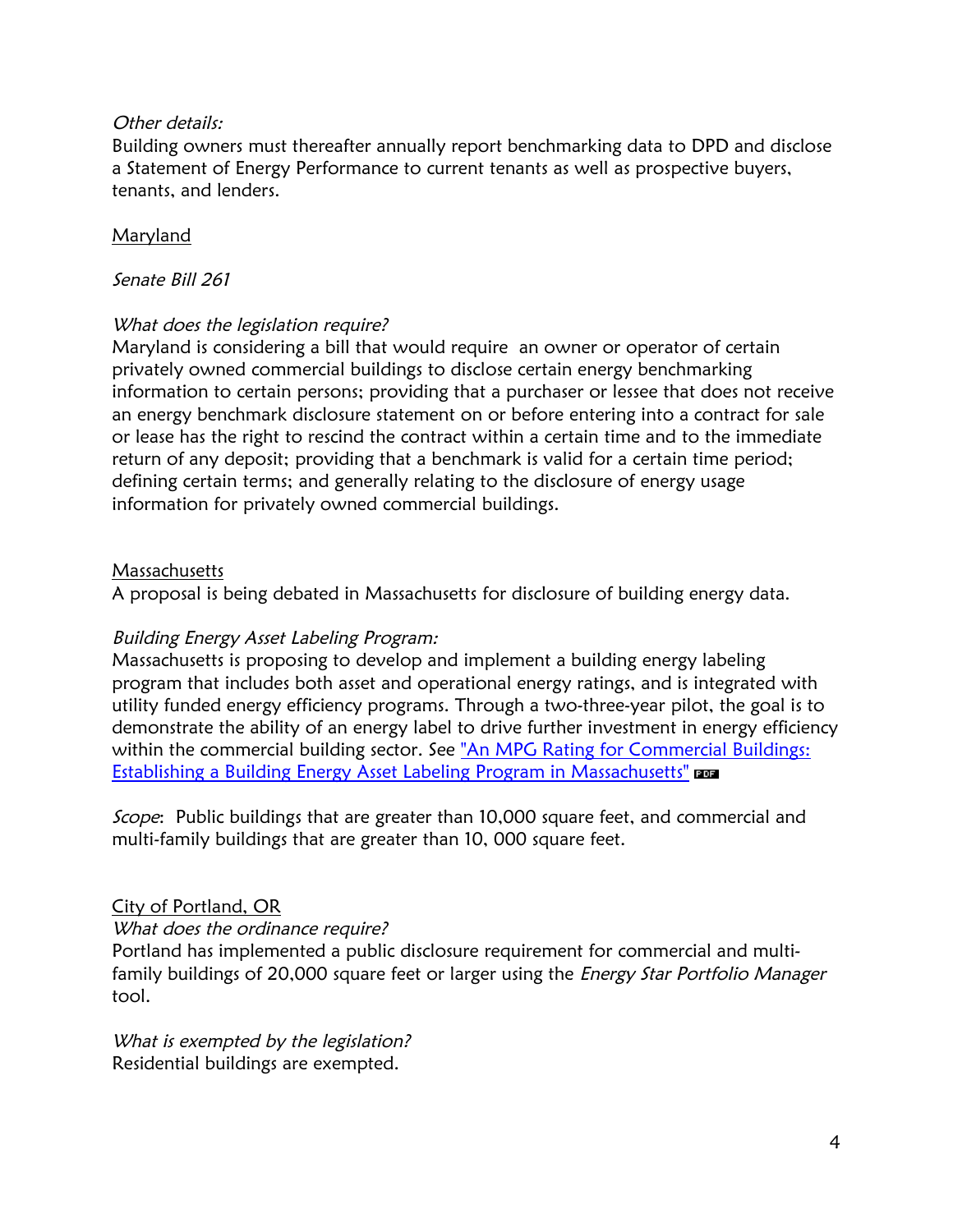#### New York City, NY

#### What does the ordinance require?

Benchmarking of all city-owned buildings began on May 1, 2010 and every year thereafter with benchmarking of commercial and multi-family buildings of 50,000 sq. ft. or more beginning on May 1, 2011 and every year thereafter.

Disclosure of building energy ratings to a public, online website, are scheduled to begin in September 2011 with energy audits and retro-commissioning once every 10 years.

#### Santa Fe, NM

In 2007, the city of Santa Fe passed an ordinance requiring that prospective new home buyers be provided an energy rating using the Home Energy Rating System (HERS) and that all new buildings have that rating posted conspicuously prior to sale.

#### Washington, DC

#### Green Building Act, <sup>2006</sup>

#### What does the ordinance require?

Requires buildings not only to meet certain LEED certification standards, but also that building owners benchmark and disclose their building's energy ratings independent of any transaction and also to the general public, according to a phased in schedule.

Owners are also required to publish up-to-date building energy performance data to a public, online database. The schedule for building ratings began in 2010 and goes according to square footage, beginning with buildings of 200,000 square feet or more and decreasing by 50,000 square feet each year, until reaching the floor of 50,000 square feet. Building owners must begin disclosing these ratings beginning in 2012.

#### Province of Ontario, Canada

In May, 2009 Ontario implemented the Green Energy Act 150.

#### What does the legislation require?

Home sellers will be required to have a home energy audit conducted and produce the audit report to a buyer in order to sell their home.

Perhaps the earliest Audit and Disclosure ordinance passed in the U.S. with the most actual experience and outcomes is the "Energy Conservation Audit and Disclosure" (ECAD) ordinance passed in June, 2008 in the city of Austin, Texas.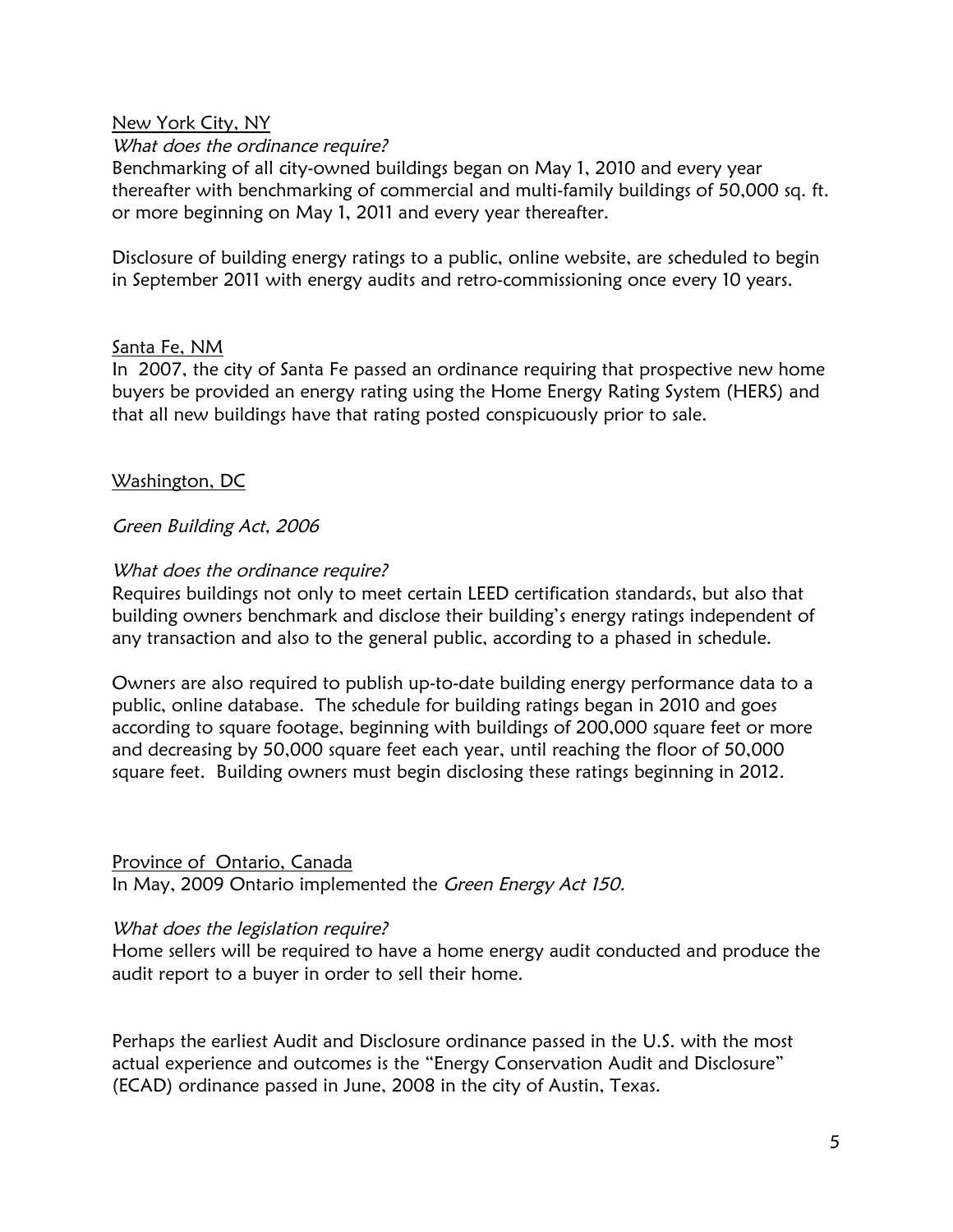## Austin, TX

#### What does the ordinance require?

The ordinance requires building energy rating and disclosure for nonresidential facilities with mandatory energy audits for homes and apartment complexes. Some apartment complexes are required to undergo energy retrofits.

All Austin commercial buildings that receive electricity from Austin Energy must have an Energy Star Portfolio Manager building rating by June 1, 2011.

According to the American Statesman newspaper of Austin, TX, July, 2010 – some two years into the experience of the municipality's ECAD ordinance -- in 96 percent of the 4,862 audits conducted, the energy auditors recommended at least one improvement. However, only <sup>520</sup> homebuyers or sellers followed through on any of the recommendations.

#### What is exempted by the legislation?

If the building is less than 10 years old on June 1, 2011, a rating must be submitted by the 10th anniversary of the year of construction. Condominiums are exempted.

The single-family home is exempt from an ECAD audit if it meets any one of the following conditions. Within 10 years before the sale, the home received:

- o At least three energy-efficiency improvements through the Austin [Energy](http://www.austinenergy.com/Energy Efficiency/Programs/Rebates/Residential/Home Performance with Energy Star/index.htm) Home [Performance](http://www.austinenergy.com/Energy Efficiency/Programs/Rebates/Residential/Home Performance with Energy Star/index.htm) with ENERGY STAR® program or an equivalent Austin Energy program. These improvements include: increasing attic insulation to R38; installing solar screens, solar film, or low-E windows; adding radiant barriers in the attic; replacing or insulating ducts; reducing air infiltration and sealing ducts; and installing new qualifying HVAC systems.
- o A total of \$500 in rebates through the Austin Energy Home [Performance](http://www.austinenergy.com/Energy Efficiency/Programs/Rebates/Residential/Home Performance with Energy Star/index.htm) with [ENERGY](http://www.austinenergy.com/Energy Efficiency/Programs/Rebates/Residential/Home Performance with Energy Star/index.htm) STAR<sup>®</sup> program.
- o [Energy](http://www.austinenergy.com/energy efficiency/programs/free home energy improvements/index.htm)-efficiency improvements through the Austin Energy Free Home [Improvements](http://www.austinenergy.com/energy efficiency/programs/free home energy improvements/index.htm) program, which is offered only to customers with low-tomoderate incomes.
- o The building does not need an energy rating if it is a manufacturing facility that receives a Texas Sales Tax Exemption from Texas Tax Code 151.317.

NOTE: [http://www.buildingrating.org](http://www.buildingrating.org/) has interactive information on many of these initiatives at the following link:

<http://www.buildingrating.org/content/spotlight-policy-briefs-0>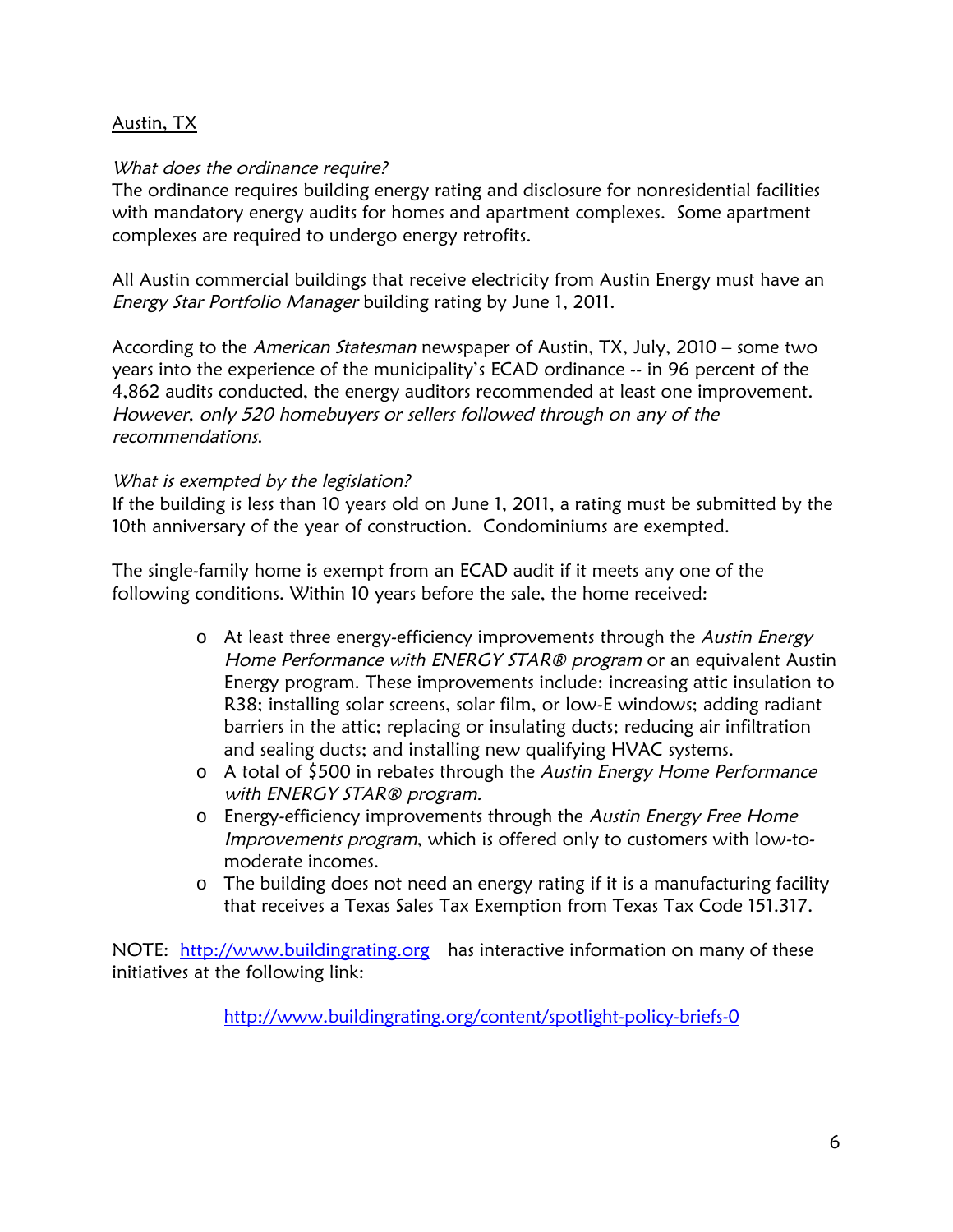|                         | <b>Building Types</b>            | <b>Disclosure</b>                                                                            | <b>Also Required</b>                                                                                                                  |
|-------------------------|----------------------------------|----------------------------------------------------------------------------------------------|---------------------------------------------------------------------------------------------------------------------------------------|
| California              | Non-residential                  | Point of Transaction, Buyers &<br>public display for multifamily<br>buildings                | Utility assistance                                                                                                                    |
| District of<br>Columbia | Non-residential                  | Annual to public website                                                                     | Disclosure of energy<br>use estimations for<br>new buildings 50k<br>$sf+$                                                             |
| Austin, TX              | Non-residential &<br>multifamily | Point of Transaction, Buyers &<br>public display for multifamily<br>buildings                | Energy audits for<br>multifamily buildings<br>& retrofits for<br>inefficient<br>multifamily buildings                                 |
| Washington<br>State     | Non-residential                  | Point of Transaction, Buyers,<br>lessees and lenders                                         | Utility assistance<br>mandatory audits &<br>retrofits for<br>inefficient public<br>buildings & minimum<br>ratings for state<br>leases |
| New York City           | Non-residential &<br>multifamily | Annual to public website                                                                     | Energy audits & retro<br>commissioning:<br>mandatory retrofits<br>for inefficient public<br>buildings                                 |
| Seattle                 | Non-residential &<br>multifamily | Point of Transaction, buyers,<br>lessees and lenders + current<br>tenants $+$ annual to city | Utility assistance                                                                                                                    |
| Portland, OR            | Non-residential &<br>multifamily | Annual to public website                                                                     | Disclosure of energy<br>use for buildings 20k<br>$sf+$                                                                                |

# U.S. Building Energy Performance Rating and Disclosure Policies